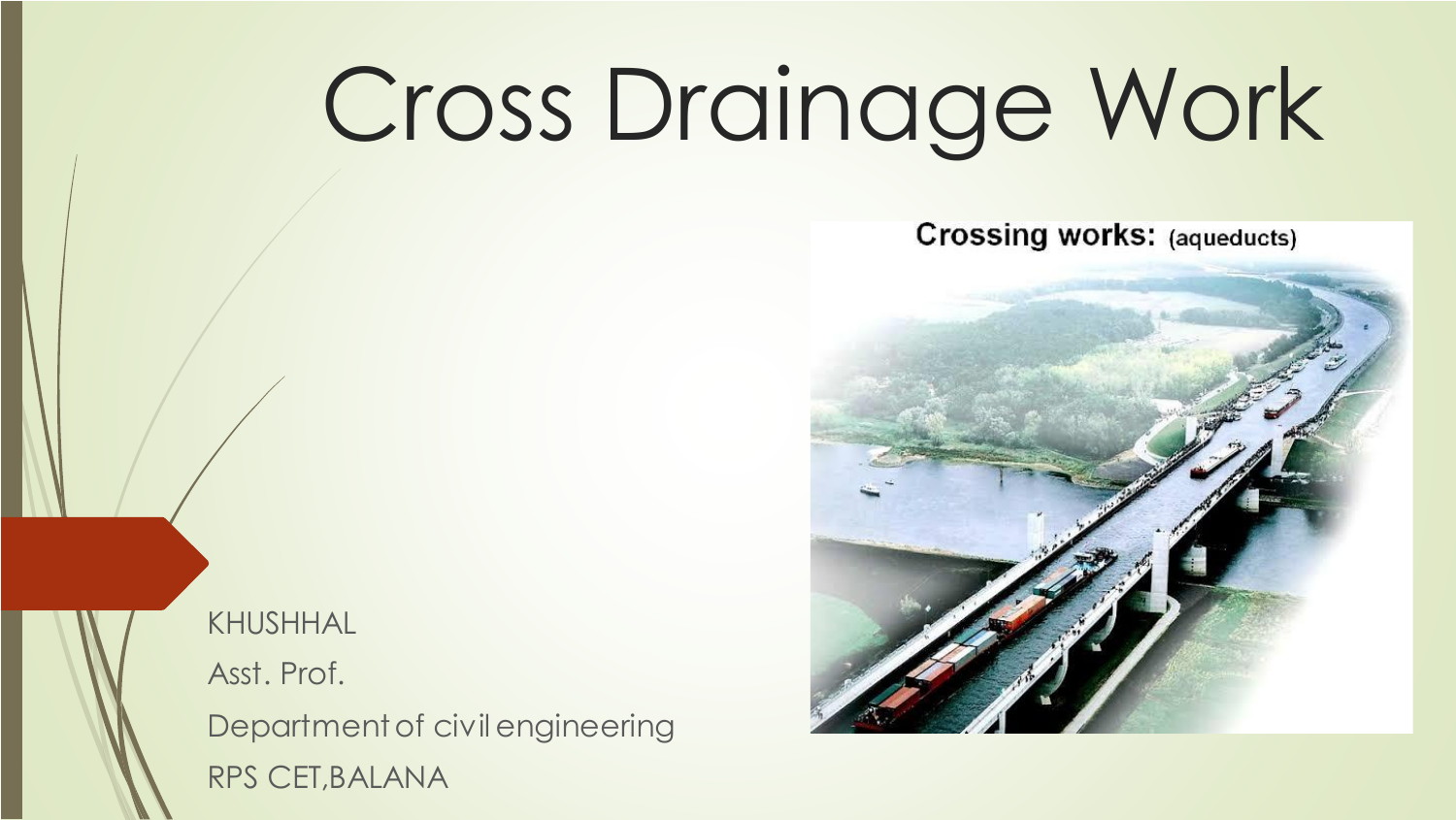#### **Cross Drainage work**

 $\blacktriangleright$  It is defined as a structure constructed at the crossing of a natural drain and canal to prevent the mixing of drain water and canal water is called cross drainage work.

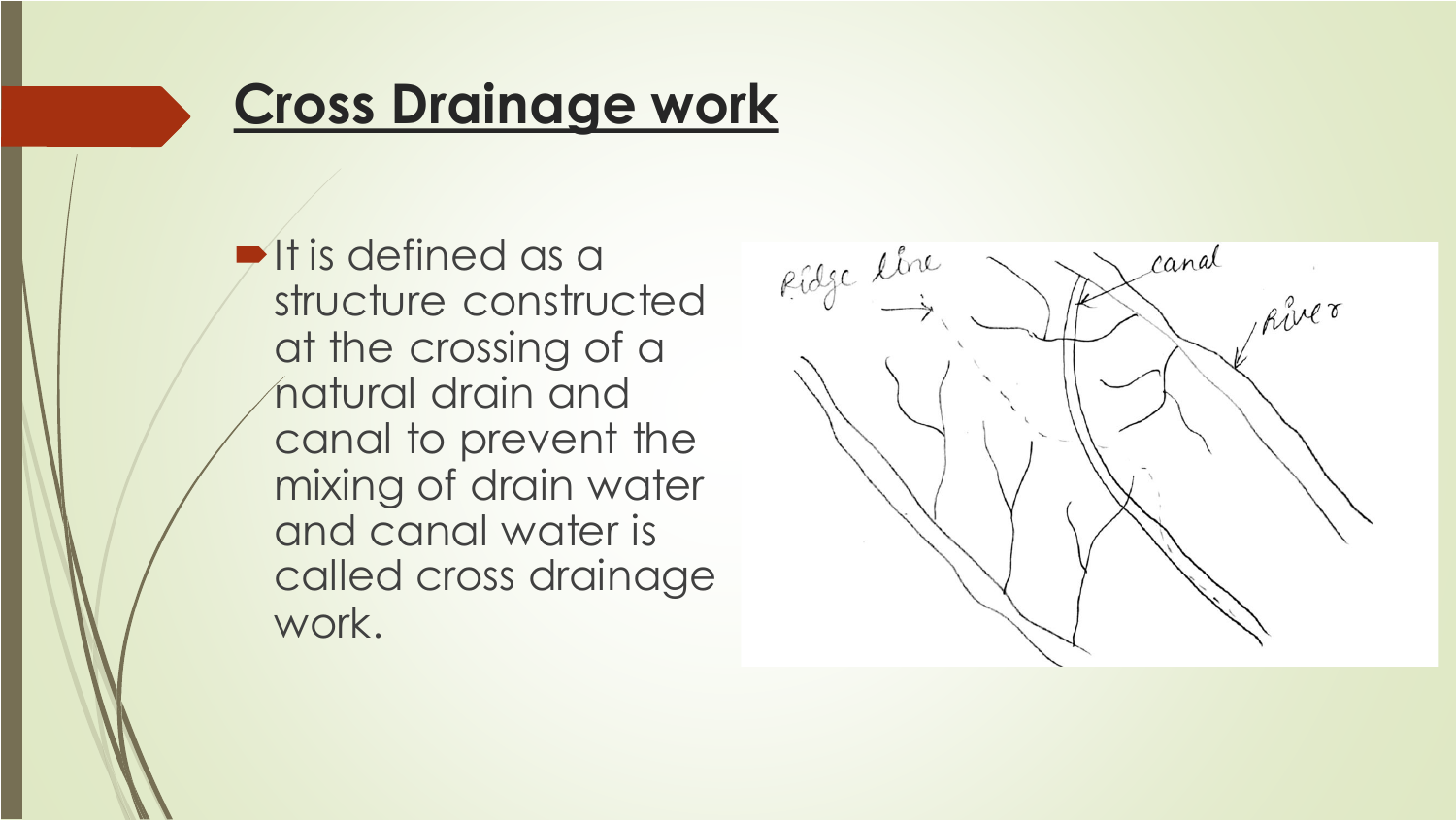## **Types of cross drainage work**

By passing canal over the drain **By passing canal below the drain By passing canal through drain**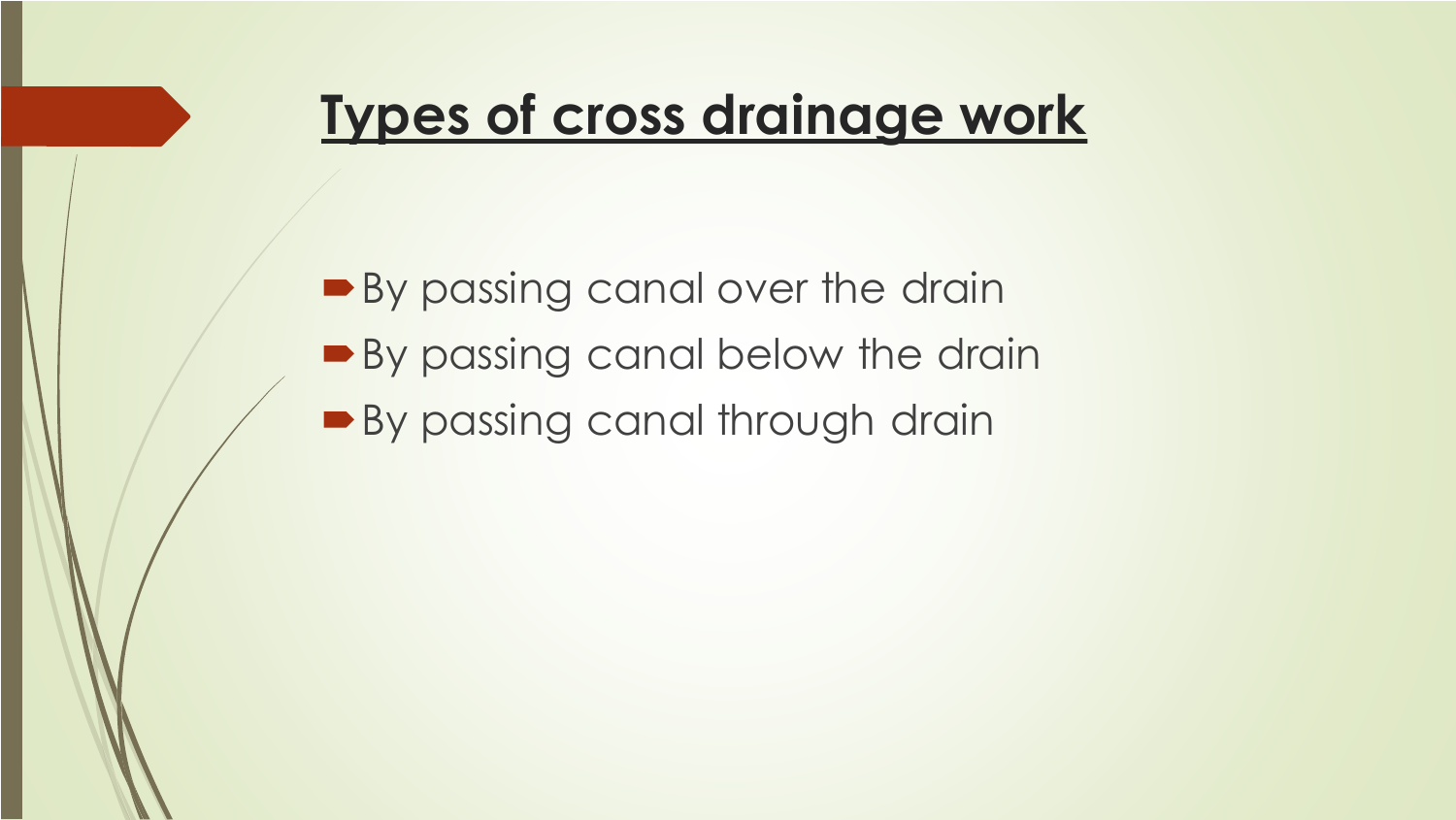# • **By passing canal over the drain**

**•In this case, drain bed** level is below the canal bed level

**-These are classified as:-**1.Aqueduct 2.Syphon aqueduct

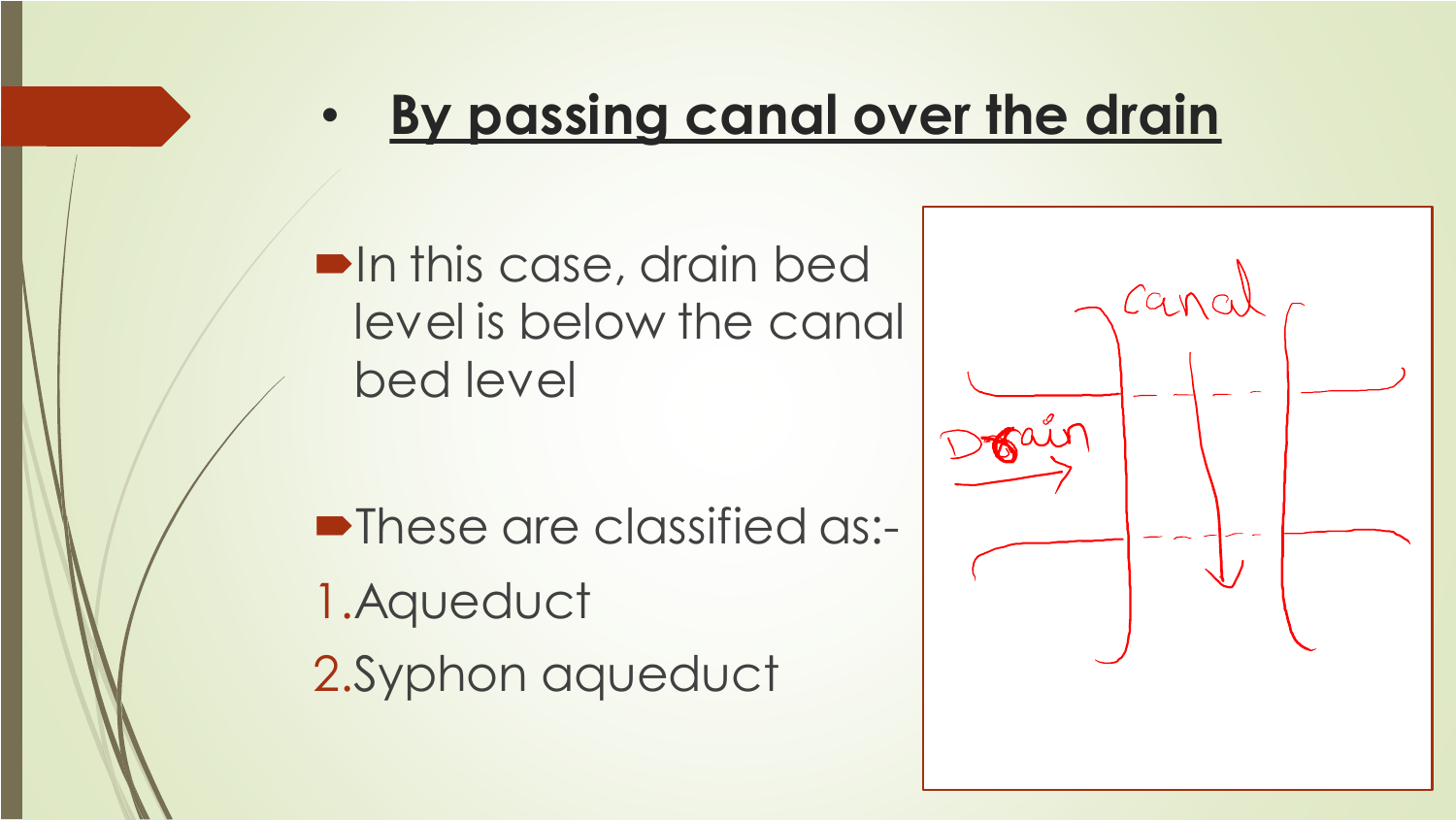## **Aqueduct**

- **It is just like a bridge which** carries a canal over a natural drain instead of road or railway.
- $\blacksquare$  It is constructed when bed level of canal is above high flood level of drain.
- **In this drainage water flows** freely under gravity.
- The canal is taken across a drainage in a trough which is supported on piers.
- An inspection road is generally provided along the trough.

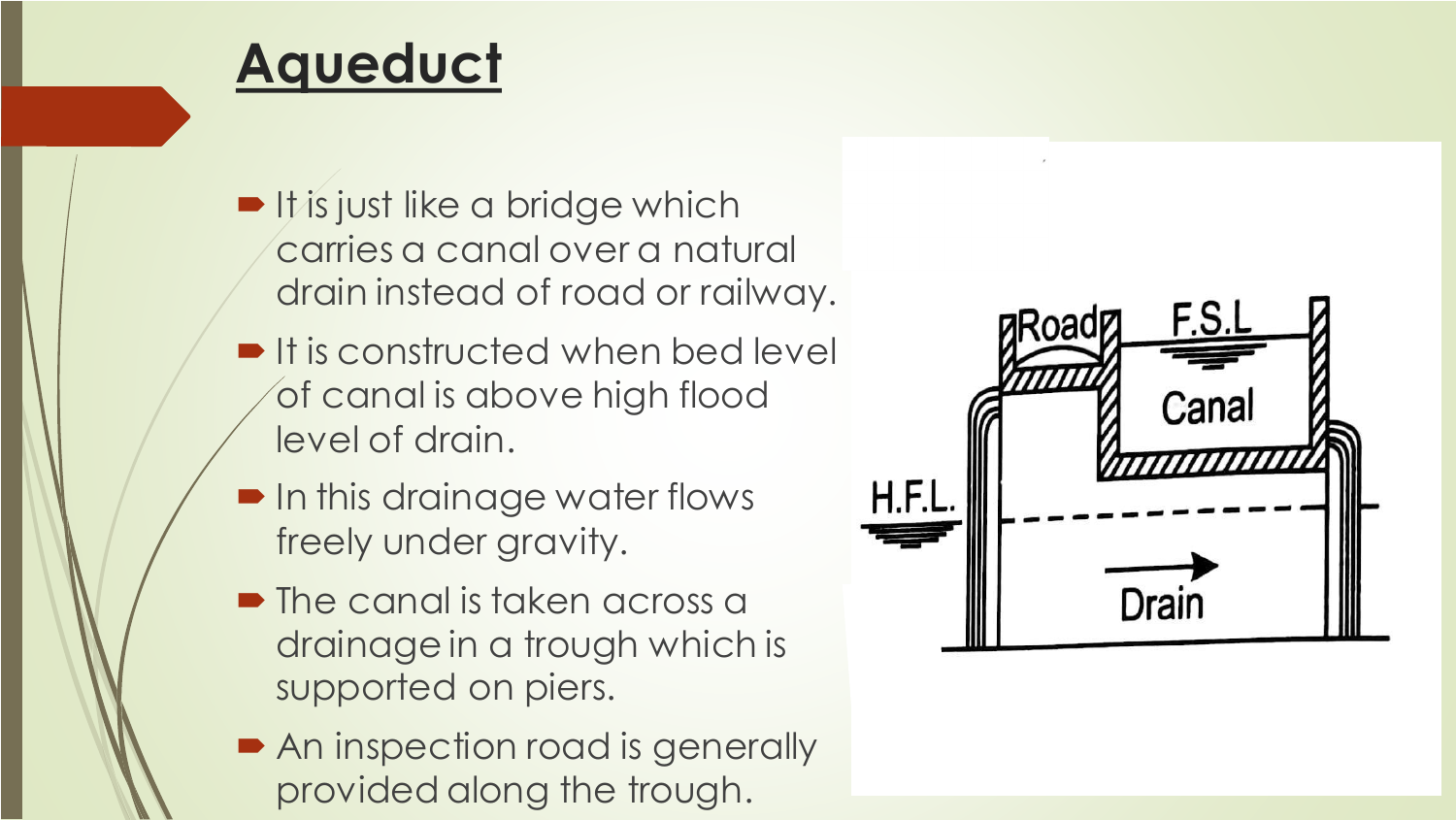# **Syphon Aqueduct**

- $\blacksquare$  It is constructed when high flood level of drain is higher than bed level of canal.
- The drain water passes through aqueduct barrels under syphonic action.
- The bed of drain is depressed and has a pucca floor.

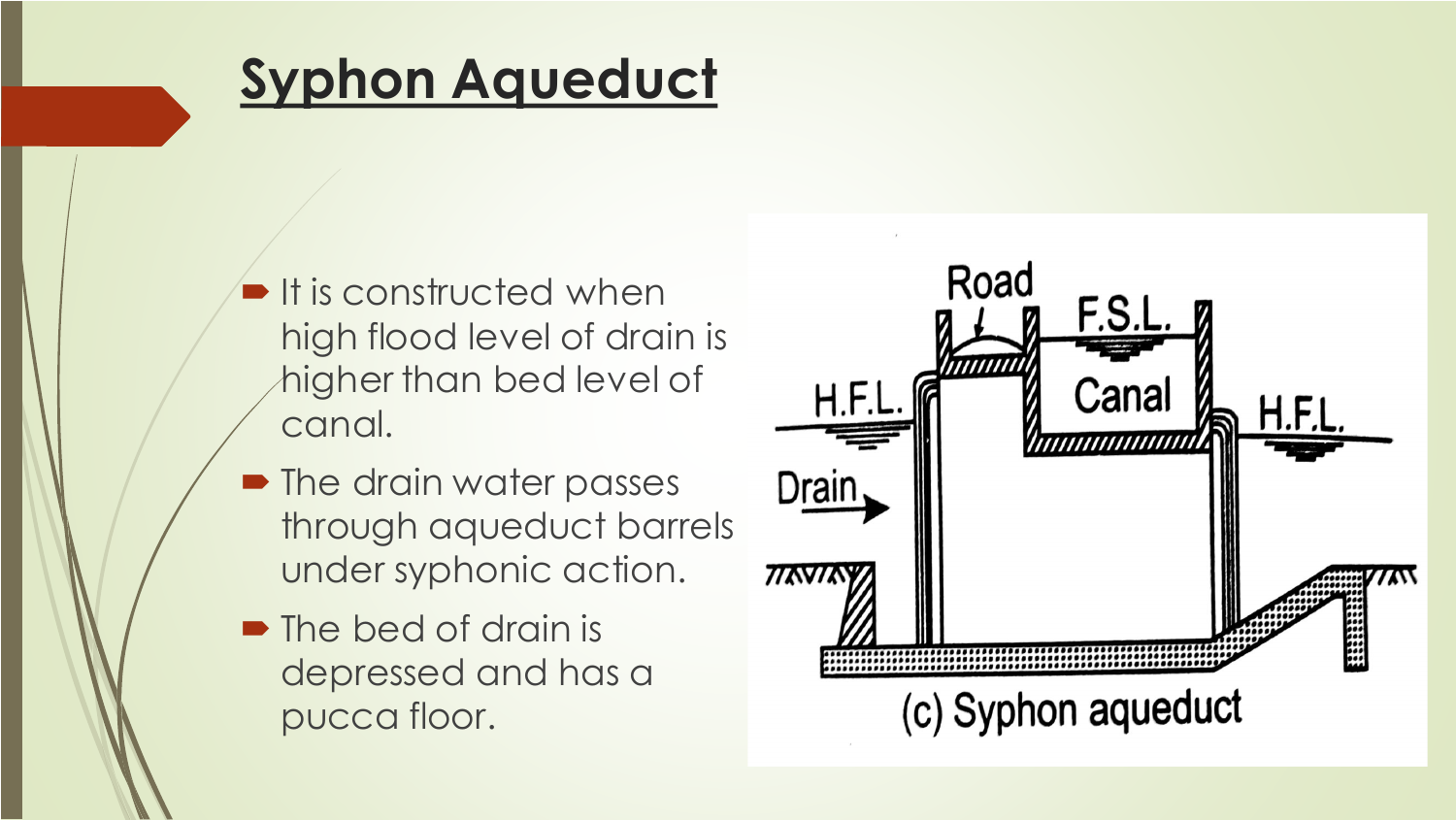#### • **By passing canal below the drain**

#### $\blacksquare$  In this canal bed level is below drain bed level.

**• These are classified as:-**1.Super passage 2.Canal syphon

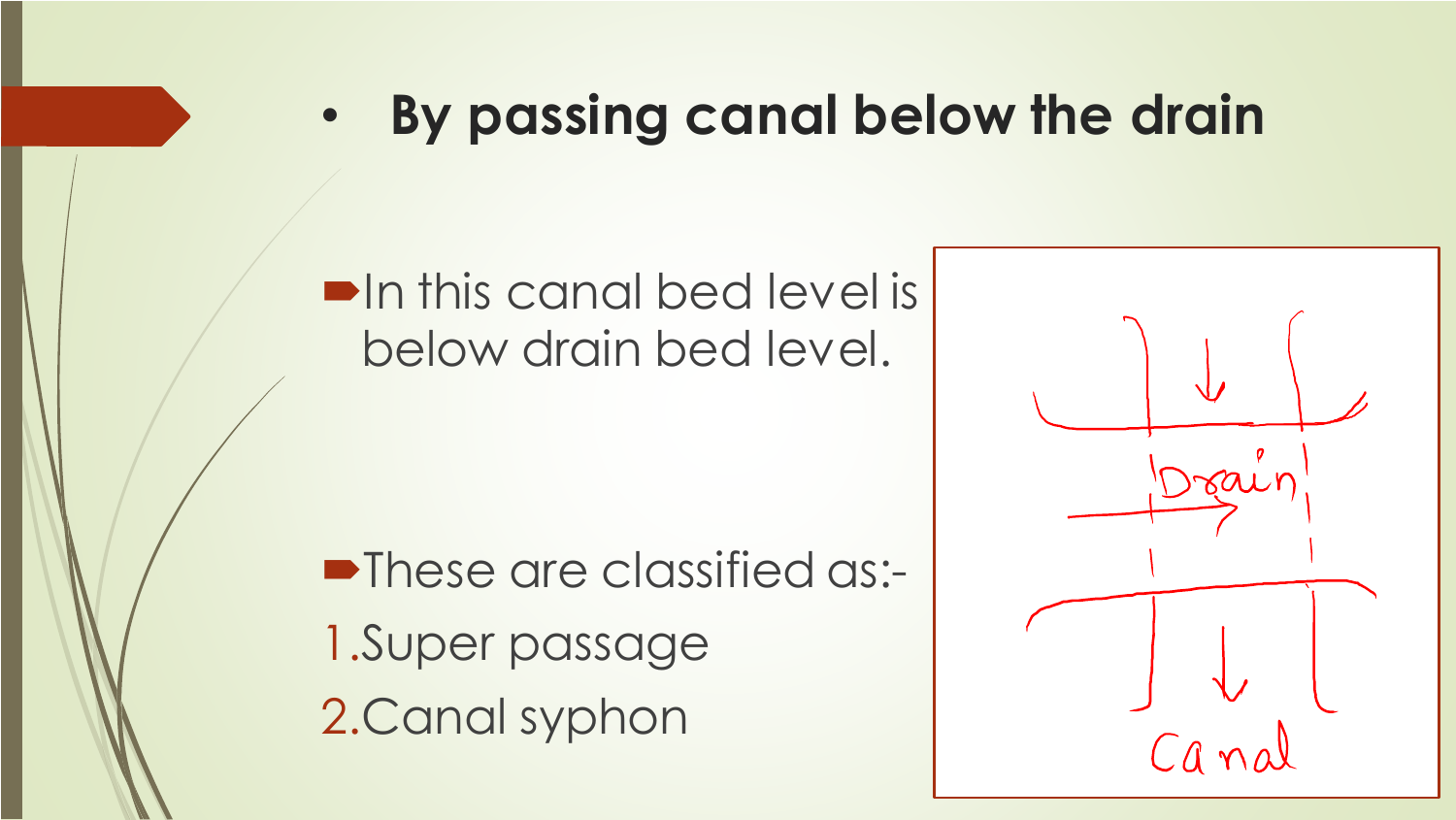# **Super Passage**

- **If is constructed when the full** supply level of canal is below the bed level of drain.
- It is reverse of an aqueduct.
- **In this canal water runs freely** under gravity.
- The drain water is taken across the canal in a trough which is supported on piers.
- **In this no inspection road is** required.

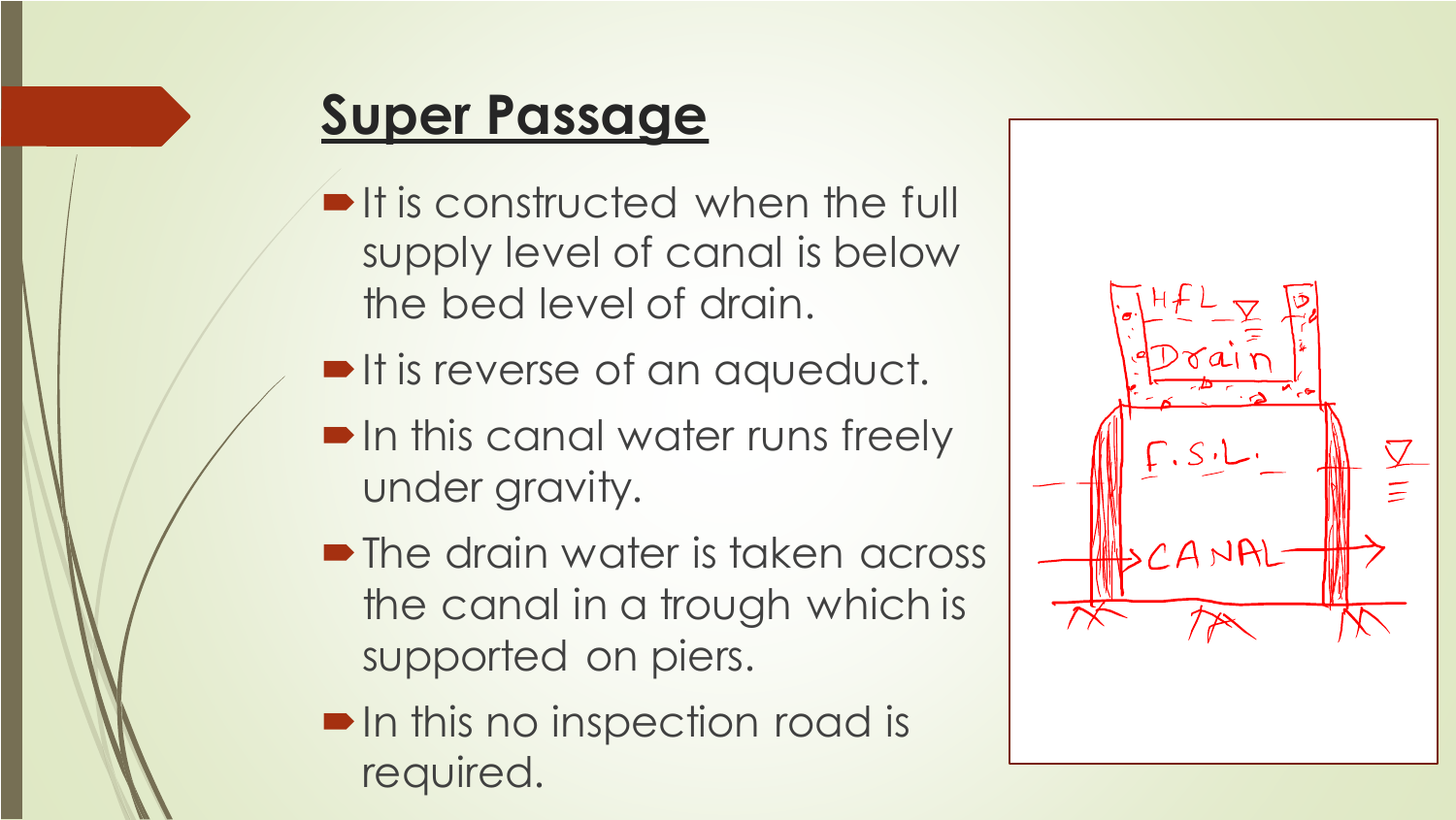## **Canal Syphon**

 $\blacksquare$ It is constructed when the full supply level of canal is much above the bed level of drain.

- The canal water passes through the barrels under syphonic action.
- **Hence, it is reverse of syphon aqueduct but** no inspection road is provided.
- The canal bed is lowered and a ramp is provided at the exit to avoid silting.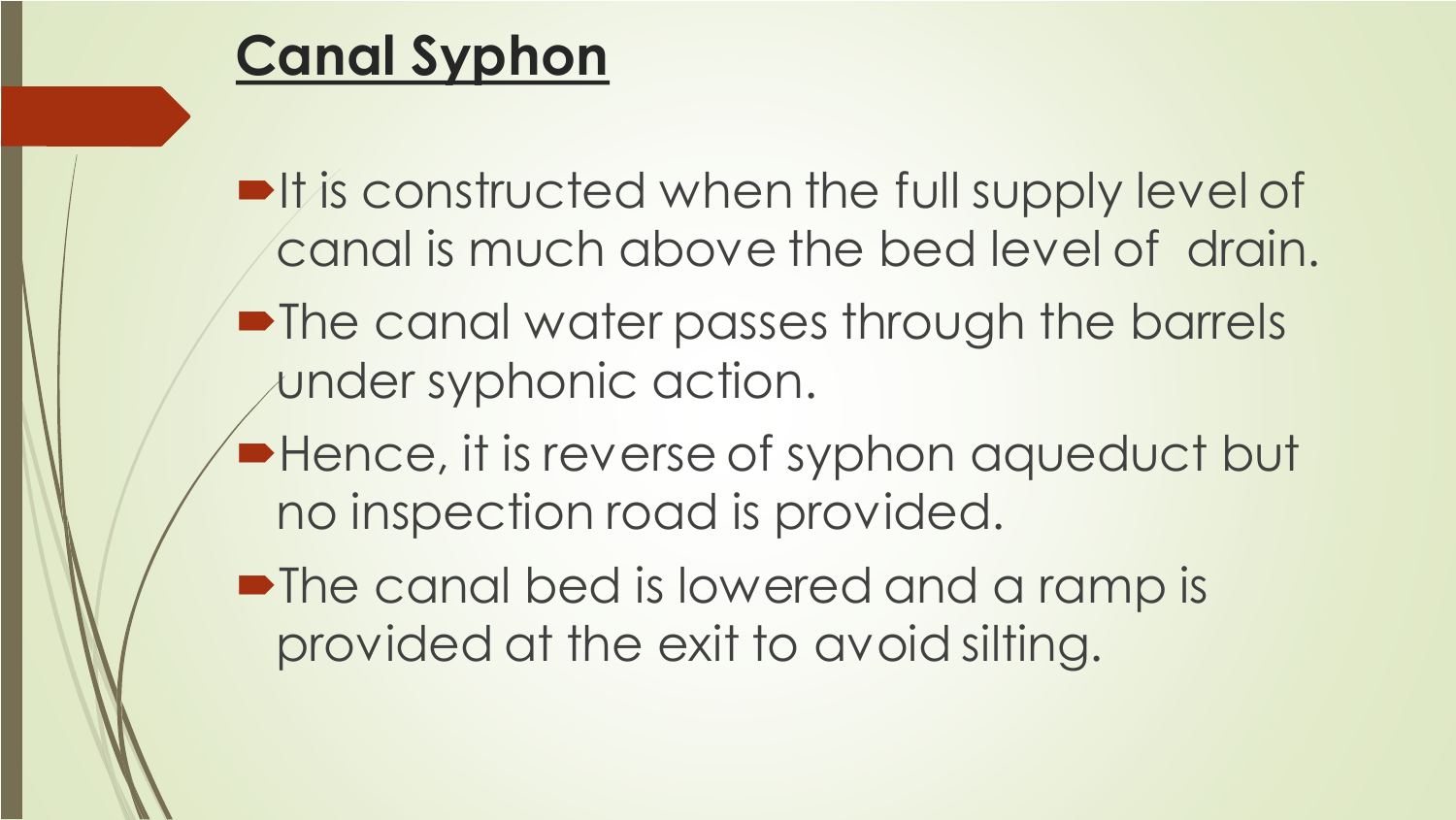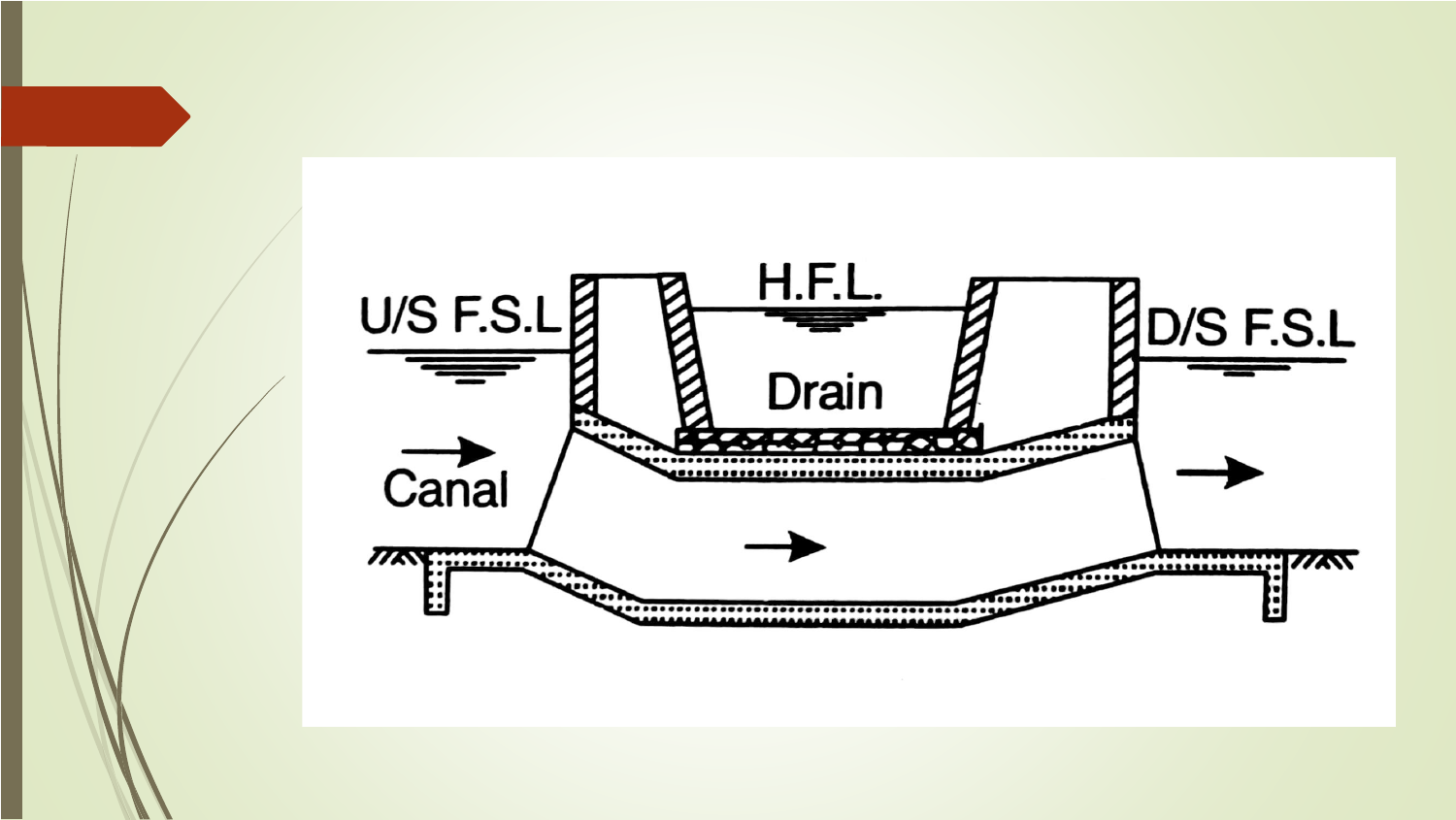# • **By passing canal through drain**

 $\blacksquare$  In this, canal and drain both cross at same level.

**•In this, canal and drain water intermingle** with each other.

**•These are classified as:-**1.Level crossing 2.Inlet and outlet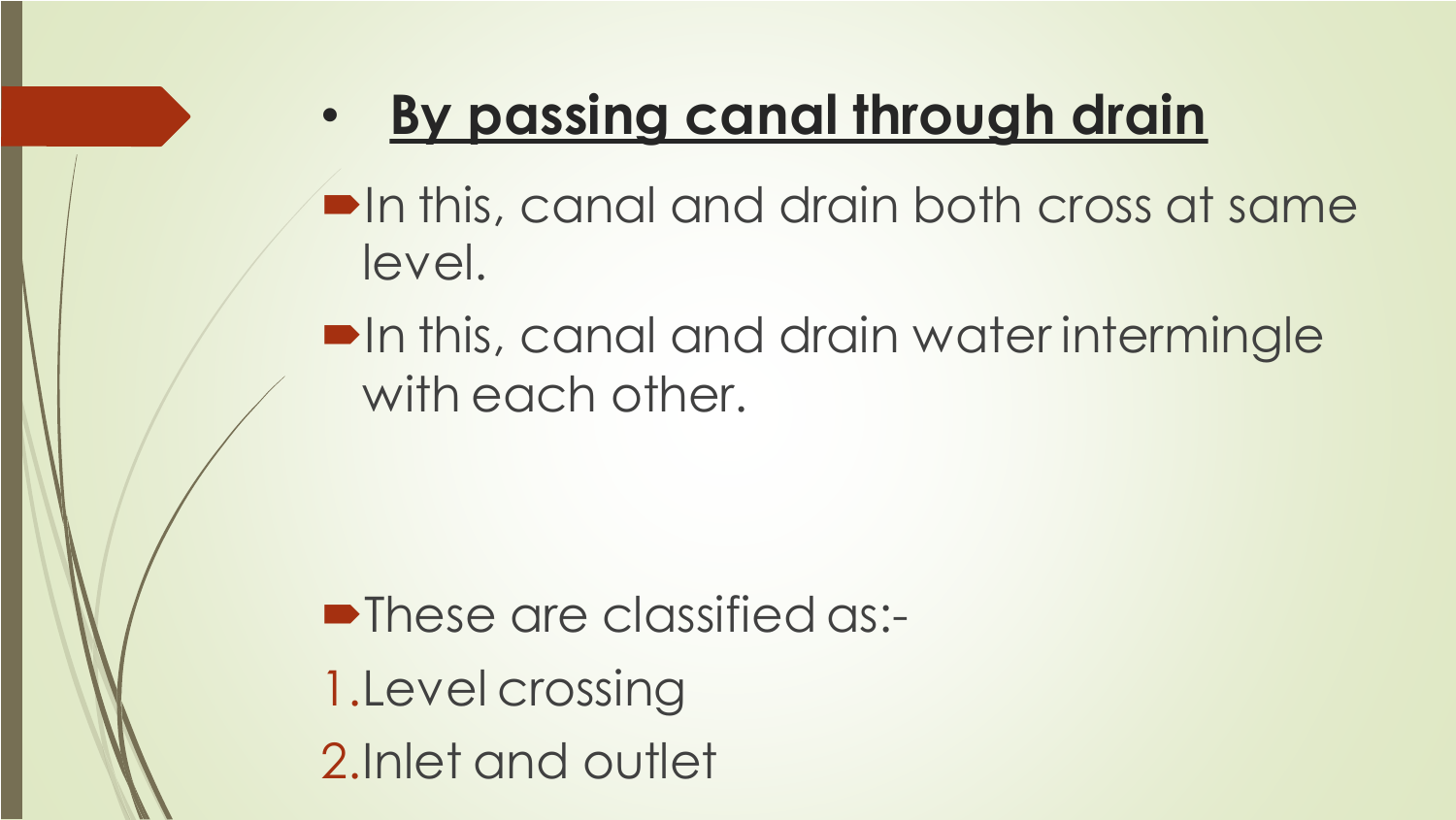# **Level crossing**

- **If is constructed when the water of a large canal and a huge** drain cross each other almost at the same level.
- **The water of canal and drain is disposed with the help of** regulators.
- **D** Level crossing consist of:-

#### **A**. **Crest**

It is provided across the drain at the u/s junction with canal. It has its top level equal to the F.S.L. of canal.

#### **B**. **Regulator**

It is provided in d/s side of drain across the drain.

#### **C**. **Cross regulator**

It is provided across the canal at its d/s side junction with drain.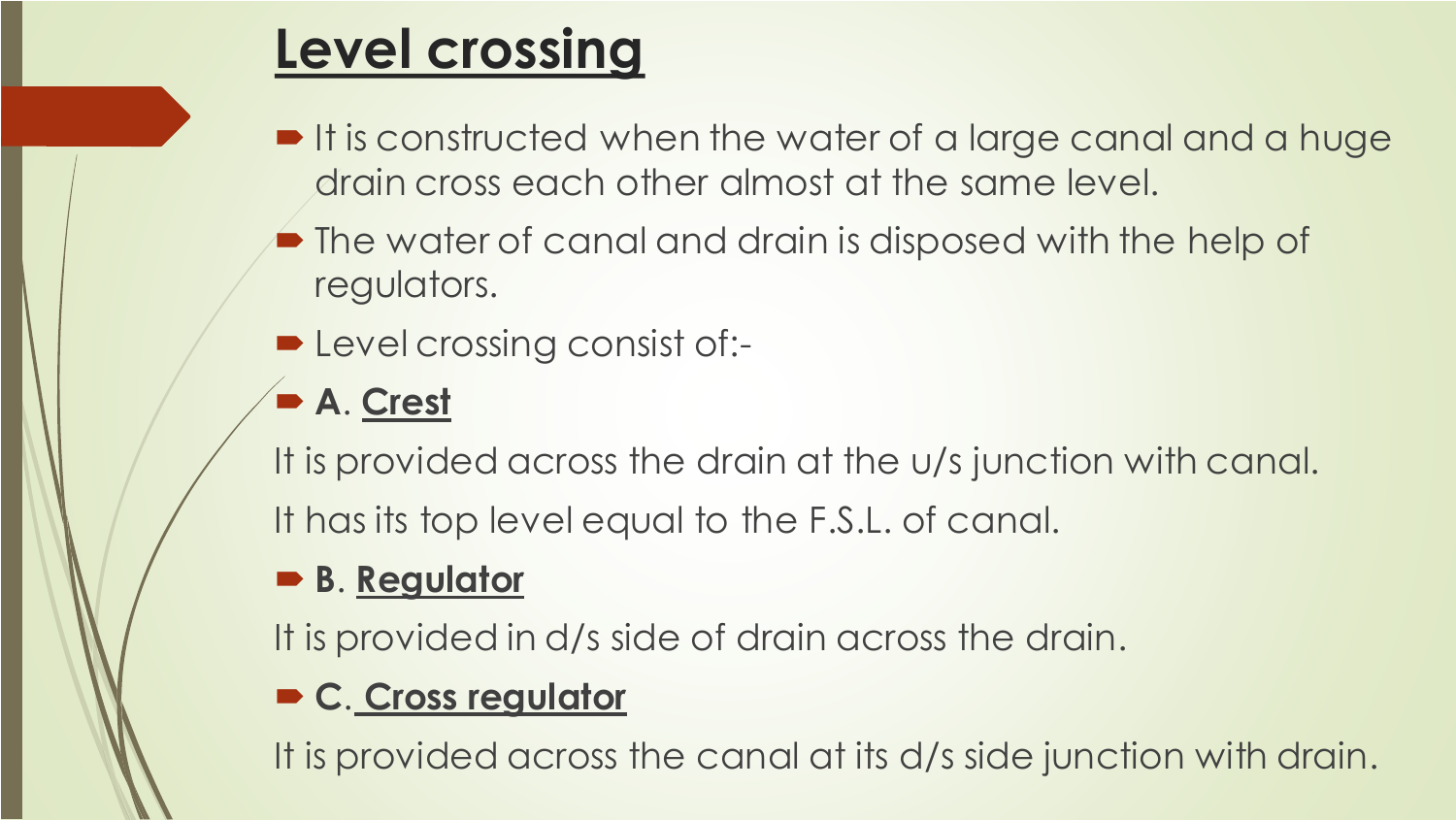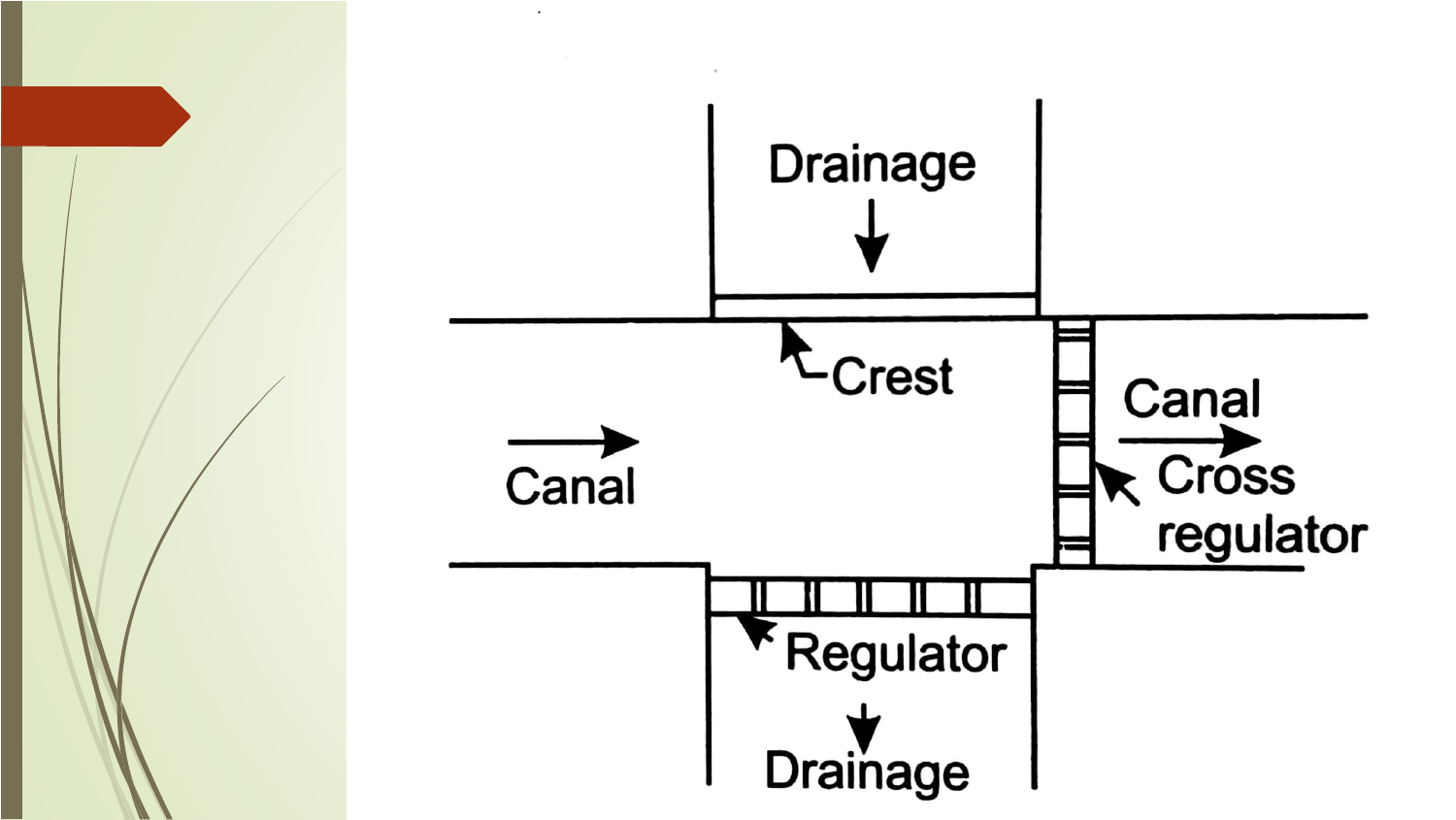# **Inlet and outlet**

- $\blacksquare$ It is constructed when bed level of drain is slightly higher or lower than F.S.L. of canal.
- An inlet is an open cut or a pipe which is provided in canal bank and protected by stone pitching.
- **Similarly outlet is another open** cut in opposite canal bank protected by pitching.